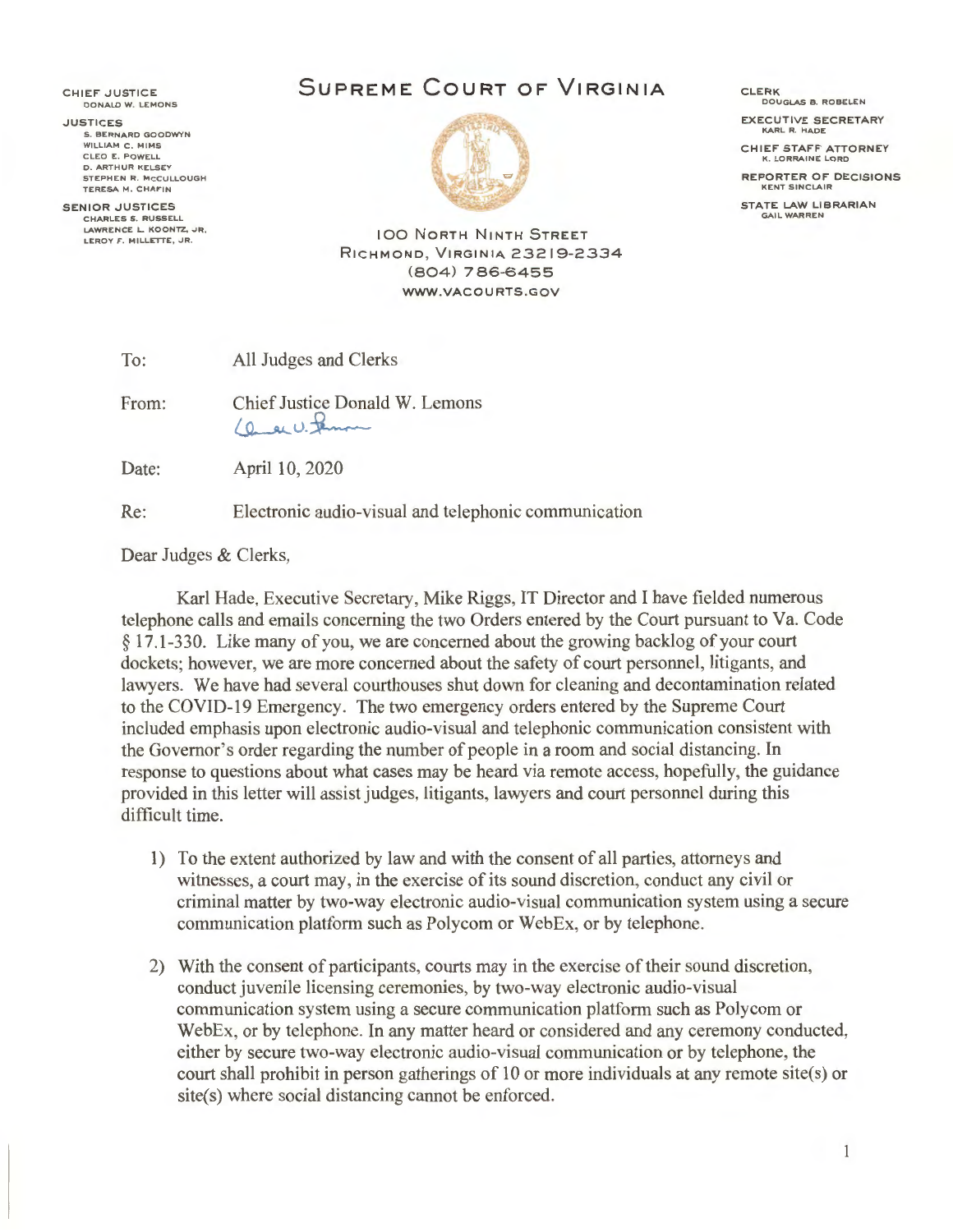# **Steps to Use Teleconferencing Technology Safely**

Karl Hade and Mike Riggs have also provided the following technical advice. Many of you have been inquiring about the use of remote video software to conduct hearings and provide for the safety of the parties during this Pandemic event. If interested in such a capability, we recommend that you take advantage of our licensing and technical support of WebEx for videoconferencing. You may contact [webexsupport@vacourts.gov fo](mailto:webexsupport@vacourts.gov)r product installation and technical assistance.

We do recognize that some of you have successfully used Zoom to hold online hearings. Our IT Department does **not** recommend the use of Zoom as there are documented security vulnerabilities when the product is not set up and used correctly. Please see the following advisory from the FBI:

[https://www.npr.org/2020/04/03/826129520/a-must-for-millions-zoom-has-a-dark-side-and-an](https://www.npr.org/2020/04/03/826129520/a-must-for-millions-zoom-has-a-dark-side-and-an�fbi-warning?utm)fbi-[warning?utm ca](https://www.npr.org/2020/04/03/826129520/a-must-for-millions-zoom-has-a-dark-side-and-an�fbi-warning?utm)mpaign=story share

However, if you have successfully used it in the past and would like to continue using it, please follow the recommended security practices described below:

**NOTE:** We do **not** license or have an IT support structure in place to assist Zoom users.

## **Security**

Be sure your Zoom software client is up to date. Zoom is continually releasing updates that bolster security. To find the update option:

- l. Open your Zoom client
- 2. Click the icon in the upper right corner with your picture or initials
- 3. Select **Check for Updates**

We recommend adding any or all of the following settings to your Zoom meeting to help secure your online session.

- Require Authentication
- Require a Meeting Password
- Enable a Waiting Room
- Limit Screen Sharing
- Limit Join Before Host
- Lock the Meeting once participants have arrived
- Identify Guests

### **Best Practices for Securing Your Virtual Meeting, click link below:**

https://blog.zoom.us/wordpress/2020/03/27/best-practices-for-securing-your-virtual class room/? ga=2.207261399.556140569.1586526810-1862707087.1586526810

### **Additional Recommendations:**